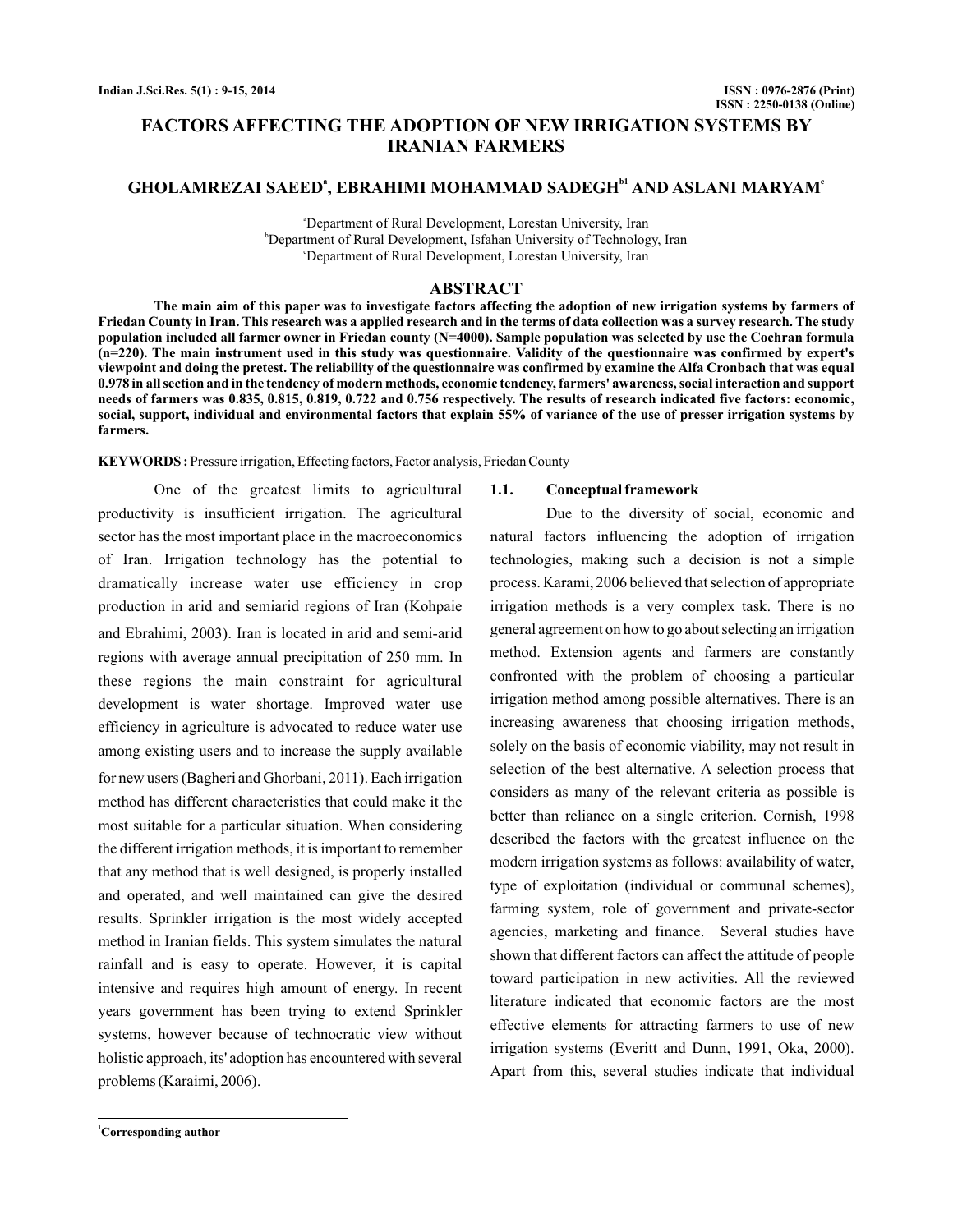

**Figure 1: Conceptual framework for factors affecting the adoption of new irrigation systems**

characteristics, organizational support (Vermillion and Sagardoy, 1999., Wituk et al., 2000), and social factors play an important role on attracting people to use of new irrigation systems (Musch and Schmidt-Kallert, 2000). Schuck and et al., 2005) believed that while change s in irrigation technology can allow producers to continue production on lower levels of water applications, changes in return flows stemming from changes in irrigation technology can have profound impacts on both down stream flows and water quality. As a result, while more technically efficient irrigation systems can potentially help individual farms survive droughts, the regional effects may or may not be helpful. Therefore in this study, economic, social, climatic, individual and organizational factors have been considered as components of the conceptual framework (Figure 1). According to this framework, these factors have direct and indirect impact on attracting farmers to join pressure-irrigation systems. This study is an attempt to empirically test this conceptual framework among farmers of Faridan County.

#### **MATERIALSAND METHODS**

This study is applied research, carried out by the survey method. The statistical population consisted of 4000 farmers in Faridan, in the Isfahan province in Iran. From that population, 220 people were selected randomly using multistage sampling from two groups of farmers: those who are the member of pressure-irrigation systems. The questionnaire-by-interview method was used for data collection. To examine the reliability of the questionnaire, a pilot test was conducted on 25 tea farmers in Faridan county, and the Cronbachs Alpha coefficients for the different variables on Likert type scales were calculated. The results of the Alpha coefficients (shown in Table 1) indicated that the selected scales were appropriate.

In this study, descriptive statistics, correlation coefficients, mean contrasts and path analysis were used for data analysis. Mean contrasts t-tests and Mann Whitney Utests were used.

To determine the appropriateness of data and measure the homogeneity of variables attracting farmers to new irrigation systems, the Kaiser-Meyer-Olkin (KMO)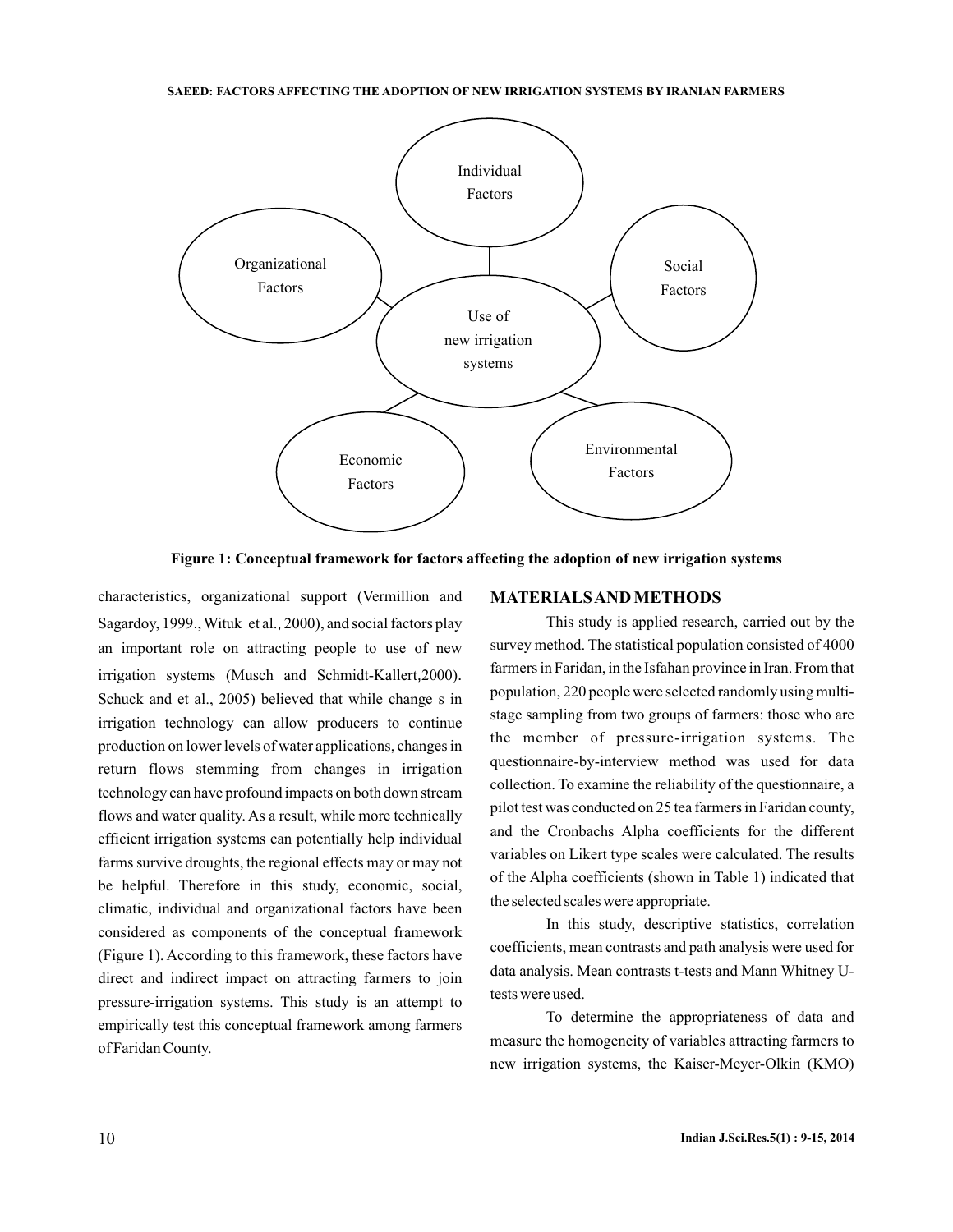| <b>Scale Name</b>                         | No.<br>of<br>items | Alpha<br><b>Value</b> |
|-------------------------------------------|--------------------|-----------------------|
| Organizational characteristic             | 6                  | 0.756                 |
| Attitude to pressure - irrigation systems | 8                  | 0.835                 |
| Economic characteristic                   | 7                  | 0.815                 |
| Environmental characteristic              | 9                  | 0.722                 |
| Social characteristic                     | 10                 | 0.819                 |

**Table 1 : Reliability Analysis(Alpha)**

**Table 2 : KMO measure and bartlett's test to assess appropriateness of the data for factor analysis**

| кмо   | <b>Bartlett's test of sphericity</b> |       |
|-------|--------------------------------------|-------|
|       | Approx. chi -square                  | Sig.  |
| 0.730 | 2875.44                              | 0.000 |

and Bartlett's test measures were applied. These statistics show the extent to which the indicators of a construct belong to each other. The KMO and Bartlett's test results obtained for these variables show that the data are appropriate for factor analysis (table 2).

Factor analysis is a statistical method that is based on the correlation analysis of multi-variables. The purpose is to reduce multiple variables to a lesser number of underlying factors that are measured by the variables. Factors are formed by grouping the variables that have a correlation with each other. Factor analysis is effective when the sample size is more than 300. There are mainly four stages in factor analysis (Emin et al., 2007).

a. Initial solution: Variables are selected and an inter correlation matrix is generated for including all of the variables. An inter-correlation matrix is a k k (where k equals the number of variables) array of the correlation coefficients of the variables with each other. When the degree of correlation between the variables is weak, it is not feasible for these variables to have a common factor, and a correlation between these variables is not studied.

KaiserMeyerOlkin (KMO) and Bartlett's tests of sphericity (BTS) are then applied to the studied variables in order to validate if the remaining variables are factorable. The KMO value should be greater than 0.5 for a satisfactory factor analysis. BTS, on the other hand, should show that the correlation matrix is not an identity matrix by giving a significance value smaller than 0.001.

b. Extracting the factors: An appropriate number of components (factors) are extracted from the correlation matrix based on the initial solution. In the initial solution, each variable is standardized to have a mean of 0.0 and a standard deviation of 71.0. Thus, the eigenvalue of the factor should be greater than or equal to 1.0, if it is to be extracted.

c. Rotating the factors: Sometimes one or more variables may load about the same on more than one factor, making the interpretation of the factors ambiguous. Thus, factors are rotated in order to clarify the relationship between the variables and the factors. While various methods can be used for factor rotation, the Varimax method is the most commonly used one.

d. Naming the factors: Results are then derived by analyzing the factor load of each variable. Appropriate names are given to each factor by considering the factor loads (Emin et al., 2007).

#### **RESULTS**

Survey respondents indicated that the tea gardens in Iran have structural problems that could be solved by the establishment of pressure-irrigation systems. Table 3 presents some of the respondents' key characteristics.

**Table 3: Descriptive Statistics of Some Characteristics of Farmers**

| <b>Variables</b>                         | Mean | SD   |
|------------------------------------------|------|------|
| Age                                      | 56.1 | 13.2 |
| Agricultural work experience             | 33.1 | 16.6 |
| Amount of land under pressure irrigation | 3.8  | 2.9  |
| Implementation of new irrigation systems | 3.7  |      |
|                                          |      |      |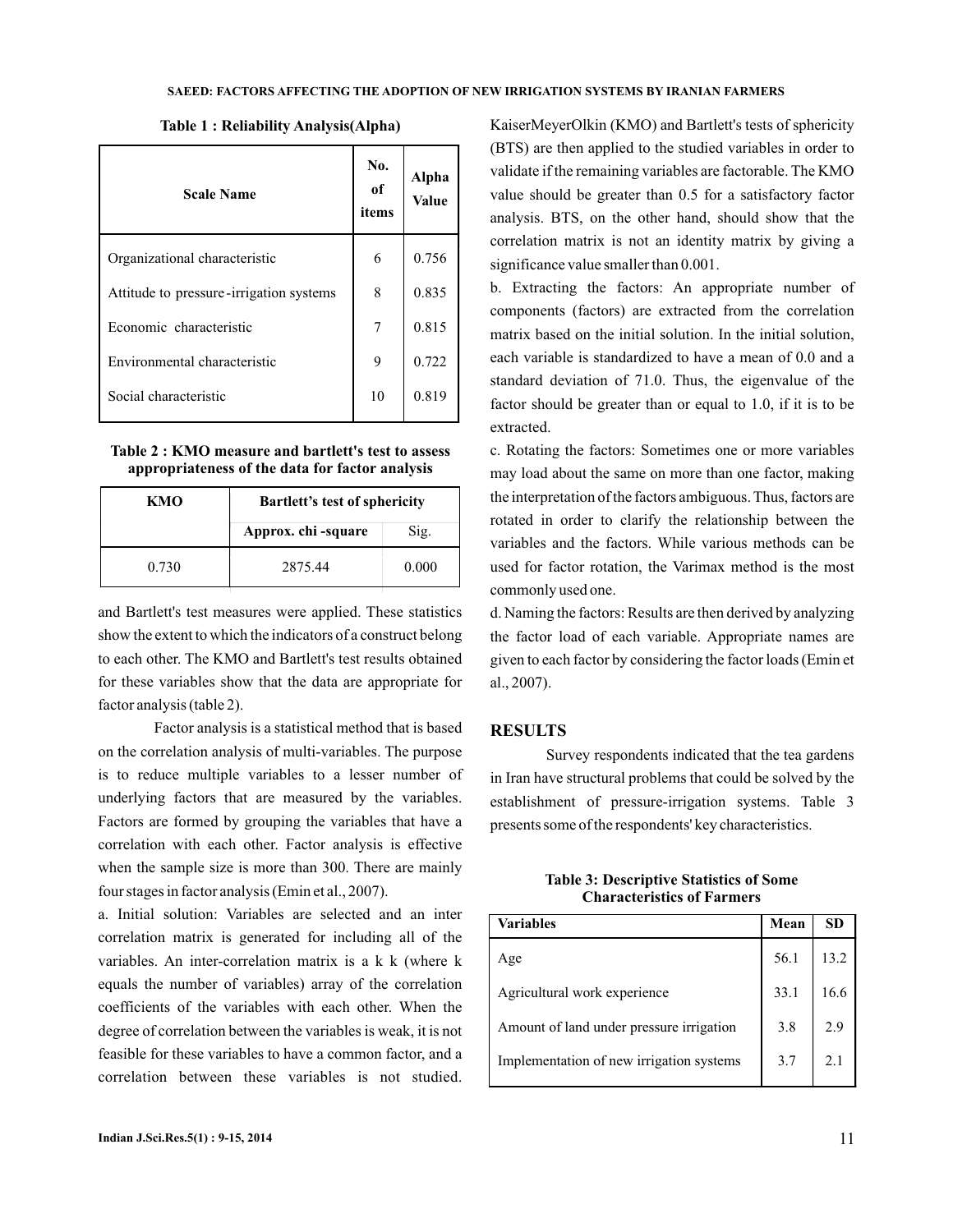According to Table 4, more than 70% of the respondents were middle-aged, farmers have 33.1 Agricultural work experience and these have the average 4 ha land with irrigated land in new method.

Correlation analysis was used to analyze the relationship between the variables. Table 4 demonstrates significant correlation between use of new irrigation systems with age, agricultural work experience and number of labor.

| <b>Variables</b>             | Correlation<br>coefficient | Sig               |
|------------------------------|----------------------------|-------------------|
| Age                          | $-0.159$ <sup>*</sup>      | 0.018             |
| Agricultural work experience | $-0.172$ <sup>*</sup>      | 0.010             |
| The number of labor          | 0.260                      | $0.000^{\degree}$ |

**Table 4 : Correlation between Variables**

\*Significant at 0.05 level \*\*Significant at 0.01 level

In the present study, 26 components were significantly loaded into five factors. These factors explained 54.73 per cent of total variance of components on attracting farmers in use of new irrigation systems.

However, the Kaiser criterion was utilized to arrive at a specific number of factors to extract. Based on this criterion, only factors with eigenvalues greater than one were retained. Accordingly, five factors with eigenvalues over one were extracted. The eigenvalues and percentage of variance explained by each factor are shown in Table 5.

**Table 5 : Number of extracted factors, eigenvalues and variance explained by each factor**

| <b>Factors</b>              | Eigenvalue | $%$ of<br>variance | Cumulative %<br>of variance |
|-----------------------------|------------|--------------------|-----------------------------|
|                             | 5.062      | 18.078             | 18.078                      |
| $\mathcal{D}_{\mathcal{L}}$ | 3.624      | 12.944             | 31.022                      |
| 3                           | 2.899      | 10.352             | 41.374                      |
| 4                           | 2.126      | 7.593              | 48.967                      |
| 5                           | 1.613      | 5.762              | 54.729                      |

Eigenvalues drive the variances explained by each factor. Sum of squares of factor's loadings (eigenvalue) indicates the relative importance of each factor in accounting for the variance associated with the set of variables being analyzed. According to Table (5) eigenvalues for factor 1 through 5 are 5.062, 3.624, 2.899, 2.126 and 1.613, respectively.

The percentage of trace (variance explained by each of the five factors) is also shown in Table 6. The traces for factor 1 through 5 are 18.078, 12.944, 10.352, 7.593 and 5.762, respectively. The total percentage of the trace indicates how well a particular factor solution accounts for what all the variables together represent. This index for the present solution shows that 54.73 per cent of the total variance is represented by the variables contained in the factor matrix.

**Table 6 : Variables loaded in the first factor using varimax rotated factor analysis**

| Name of<br>factor | Variables loaded in the factor         | <b>Factor</b><br>loadings |
|-------------------|----------------------------------------|---------------------------|
| Economic          | Cultivation                            | 0.937                     |
| factor            | Average annual income from agriculture | 0.930                     |
|                   | Funds received                         | 0.875                     |
|                   | Average farm assets                    | 0.638                     |
|                   | Average non - farm assets              | 0.633                     |

The varimax rotated factor analysis is shown in Tables 6-10. In determining factors, factor loadings greater than 0.50 were considered as to be significant. As anticipated, the first factor accounts for 18.078 per cent of variance and 5 variables were loaded significantly. These variables were presented in Table 7.Arelevant name for this on loading's pattern is the "economic factor". Eigenvalue of this factor is 5.062, which is placed at the first priority among the attracting farmers to use of new irrigation systems in Iran.

The second factor associated mostly with the variables related to social factor. Thus this factor can be named as the "social factor". The eigenvalue for this factor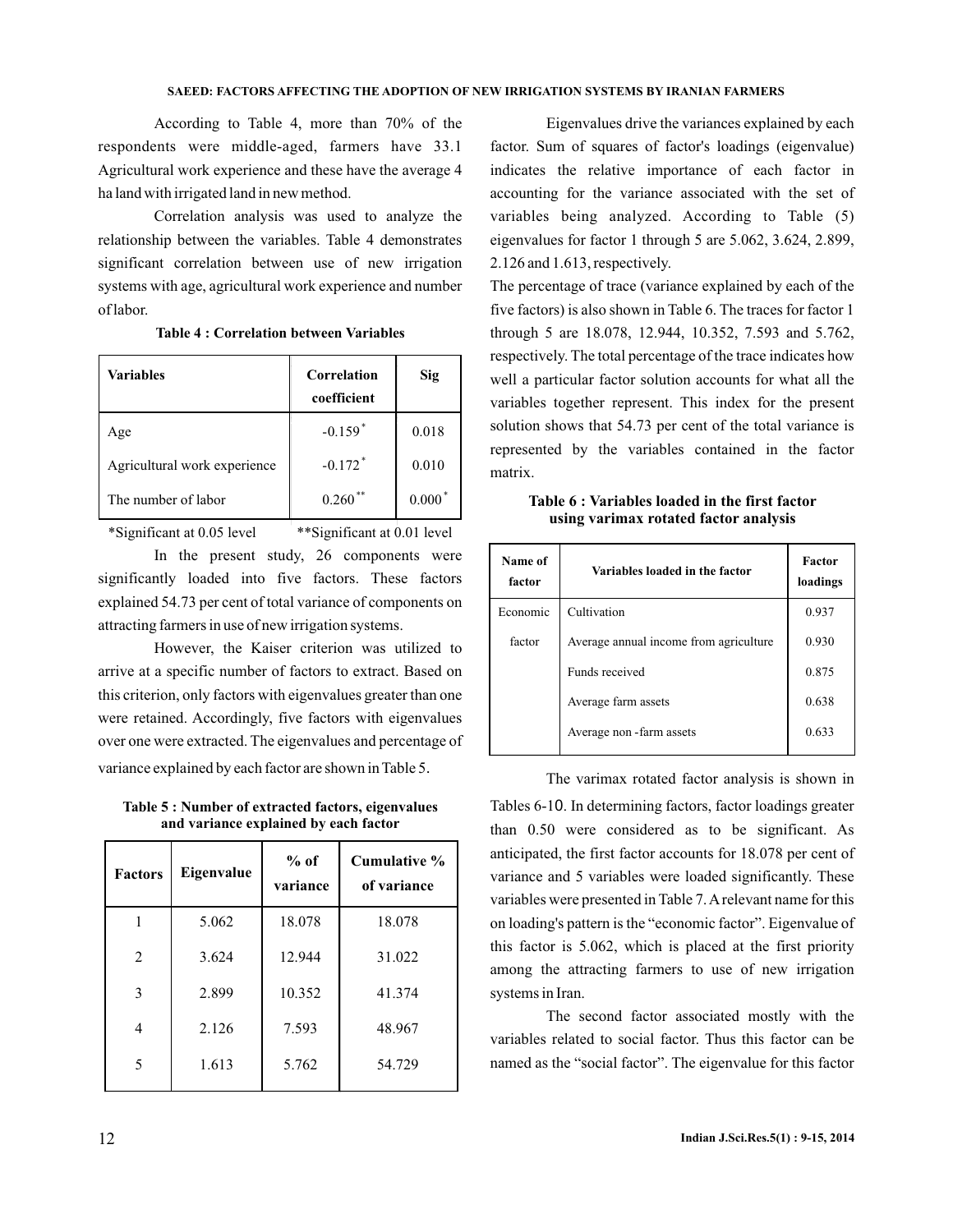#### SAEED: FACTORS AFFECTING THE ADOPTION OF NEW IRRIGATION SYSTEMS BY IRANIAN FARMERS

| Name of<br>factor | Variables loaded in the factor                      | Factor<br>loadings |
|-------------------|-----------------------------------------------------|--------------------|
| Social            | Farmers attitudes towards modern methods            | 0.674              |
| factor            | Farmers attitude towards irrigations                | 0.828              |
|                   | Farmers' awareness of issues relating to irrigation | 0.802              |
|                   | Social interactions farmers in agriculture          | 0.703              |

**Table 7 : Variables loaded in the second factor using varimax rotated factor analysis**

### **Table 8 : Variables loaded in the third factor using varimax rotated factor analysis**

| Name of<br>factor | Variables loaded in the factor                           | <b>Factor loadings</b> |
|-------------------|----------------------------------------------------------|------------------------|
|                   | Attending classes - promoting                            | 0.702                  |
| Organizational-   | Visit the Agricultural Extension Offices                 | 0.614                  |
| support factor    | TV programs of agricultural extension                    | 0.533                  |
|                   | Radio programs of agricultural extension                 | 0.540                  |
|                   | Book and other package of agricultural extension program | 0.664                  |

## **Table 9 : Variables loaded in the fourth factor using varimax rotated factor analysis**

| Name of<br>factor | Variables loaded in the factor | <b>Factor</b><br>loadings |
|-------------------|--------------------------------|---------------------------|
|                   | Age                            | 0.737                     |
| Individual        | Agricultural work experience   | 0.796                     |
| factor            | The number of labor            | 0.565                     |
|                   | The number of family           | 0.612                     |
|                   |                                |                           |

was 3.624 which explain 12.944 per cent of the total variance (Table 7).

The name assigned to the third factor is the "organizational-support factor". This factor with an eigenvalue of 2.899 explains 10.352 per cent of the total variance of the attracting farmers to use of new irrigation systems in Iran (Table 8).

## **Table 10 : Variables loaded in the fifth factor using varimax rotated factor analysis**

| Name of factor       | Variables loaded in the factor | Factor<br>loadings |
|----------------------|--------------------------------|--------------------|
|                      | The number of dried wells      | 0.864              |
| Environmental factor | the number of dried fountain   | 0.814              |

The fourth factor contains 4 variables relating to the "individual factor". These variables explain 7.593 per cent of total variance (Table 9).

The fifth factor associated with the variables related to geographical challenges. Thus this factor can be named the "Environmental factor". The eigenvalue for this factor is 1.613 which explains 5.762 per cent of the total variance (Table 10).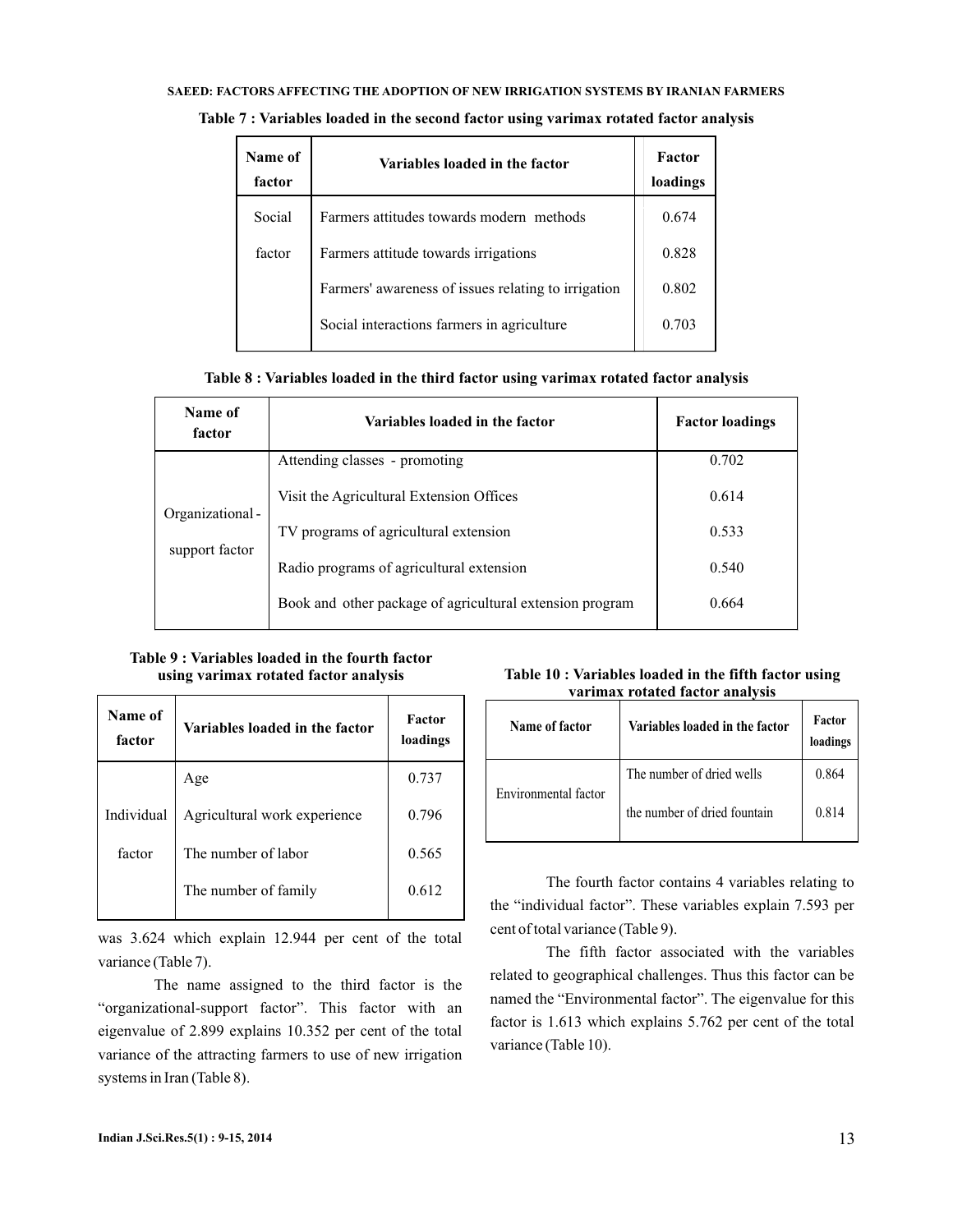

**Figure 2: Factors affecting the adoption of new irrigation systems in Iran**

## **CONCLUSIONS**

The finding of the present study showed that more than more than 70% of the respondents were middle-aged, farmers have 33.1 Agricultural work experience and these have the average 4 ha land with irrigated land in new method. There was also a significant correlation between variables such as: age, agricultural work experience and number of labor with the use of farmers of new irrigation systems. In the present study, 26 components were significantly loaded into five factors. These factors explained 54.73 per cent of total variance of components on attracting farmers in use of new irrigation systems. These factors include the economic, social, organizationalsupport, individual and environmental factors (Figure 2). The first factor accounts for 18.078 per cent of variance and 5 variables were loaded significantly. A relevant name for this on loading's pattern is the "economic factor". In this factor loaded variables such as: cultivation, average annual income from agriculture, funds received, average farm

assets and average non-farm assets.

The factor with the second-highest effect on attitude to farmers in use of new irrigation systems was the social factor. The social factor has estimated 12.944 per cent of variance and 4 variables were loaded significantly. In this factor loaded variables such as: farmer's attitudes towards modern methods, farmers attitude towards irrigations, farmers' awareness of issues relating to irrigation and social interactions farmers in agriculture. The third factor was organization-al-support factor. This factor has estimated 10.352 per cent of variance and 5 variables were loaded significantly. In this factor loaded variables such as: attending classes promoting, visit the agricultural extension offices, TV programs of agricultural extension, radio programs of agricultural extension and book and other package of agricultural extension program. The fourth factor contains 4 variables relating to the "individual factor". This variable explains 7.593 per cent of total variance and was included to: age, agricultural work